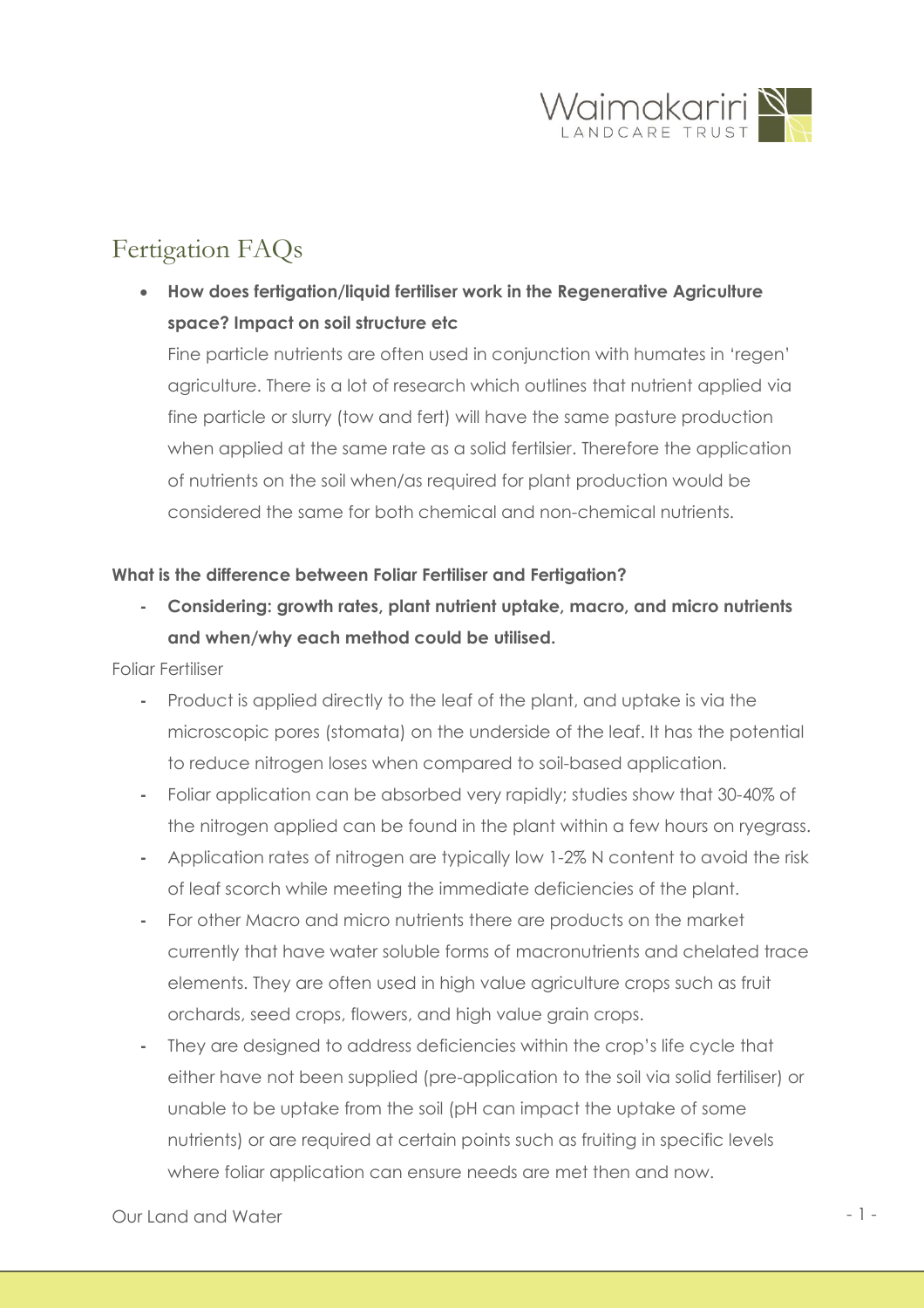

**-** Due to both the cost and potential harm foliar application is typical done alongside foliar/leaf nutrient level testing.

|                                     | <b>Granular N</b>                                                                                                                                                                                                                                              | <b>Fine particle N</b>                                      | <b>Liquid N</b>                                                                                                             |
|-------------------------------------|----------------------------------------------------------------------------------------------------------------------------------------------------------------------------------------------------------------------------------------------------------------|-------------------------------------------------------------|-----------------------------------------------------------------------------------------------------------------------------|
| Soluble solid N<br>(e.g. urea)      | in its original form                                                                                                                                                                                                                                           | finely ground into particles<br>and suspended in water      | fully dissolved in water                                                                                                    |
| <b>Application</b>                  |                                                                                                                                                                                                                                                                |                                                             |                                                                                                                             |
|                                     | Spread<br>(ground or aerial)                                                                                                                                                                                                                                   | Sprayed<br>(ground or aerial)                               | Sprayed (ground or aerial)<br>Fertigation (applied with irrigation water)                                                   |
| Claimed to                          | produce a similar pasture<br>increase pasture response (compared to granular N) by:<br>response to other N application<br>· distributing nutrients (N) more evenly<br>methods<br>· increasing leaf uptake<br>· reducing losses via leaching and volatilisation |                                                             |                                                                                                                             |
| <b>Claims backed by</b><br>science? |                                                                                                                                                                                                                                                                |                                                             | $\sqrt{\ }$ and $\chi$                                                                                                      |
|                                     | A 2018 review of all know available research comparing fine particle<br>✔ Distributes N more evenly                                                                                                                                                            |                                                             |                                                                                                                             |
|                                     | and granular N found insufficient experimental evidence to show any<br>agronomic advantage of fine particle over a granular fertiliser product <sup>1</sup>                                                                                                    |                                                             | » Does not increase pasture nitrogen efficiency <sup>1</sup>                                                                |
|                                     |                                                                                                                                                                                                                                                                |                                                             | A 2018 review found liquid N had no significant<br>pasture response efficiency gains compared to<br>granular N <sup>1</sup> |
| Science says pasture<br>response is |                                                                                                                                                                                                                                                                | similar to granular N <sup>2</sup>                          | similar to granular N <sup>1</sup>                                                                                          |
| Other pros                          | Can apply other nutrients<br>alongside N                                                                                                                                                                                                                       | Can apply other additives or<br>multiple nutrients          | Convenience of applying with irrigation                                                                                     |
|                                     |                                                                                                                                                                                                                                                                |                                                             | Can be applied with gibberellic acid                                                                                        |
|                                     |                                                                                                                                                                                                                                                                |                                                             | Fertigation distributes nutrients evenly                                                                                    |
| Other cons                          | Possible compatibility issues<br>if mixing with incompatible<br>products                                                                                                                                                                                       | Application costs may be higher<br>May take longer to apply | If high N concentration or applied in heat of day,<br>can scorch leaves and reduce yield                                    |

(From Ballance Grow Spring 2021 edition)

#### Fertigation

- **-** Product is typically applied via irrigation, so the product is not specifically targeted at landing on the foliage of the plant.
- **-** Soil application of liquid nitrogen can have a higher percentage of N when compared to foliar, but still has a risk of volatilisation if not enough water/rain is applied post fertigation.
- **-** There can still be a risk of leaf scorch depending on the % of nitrogen and if the environment conditions are too hot/humid.